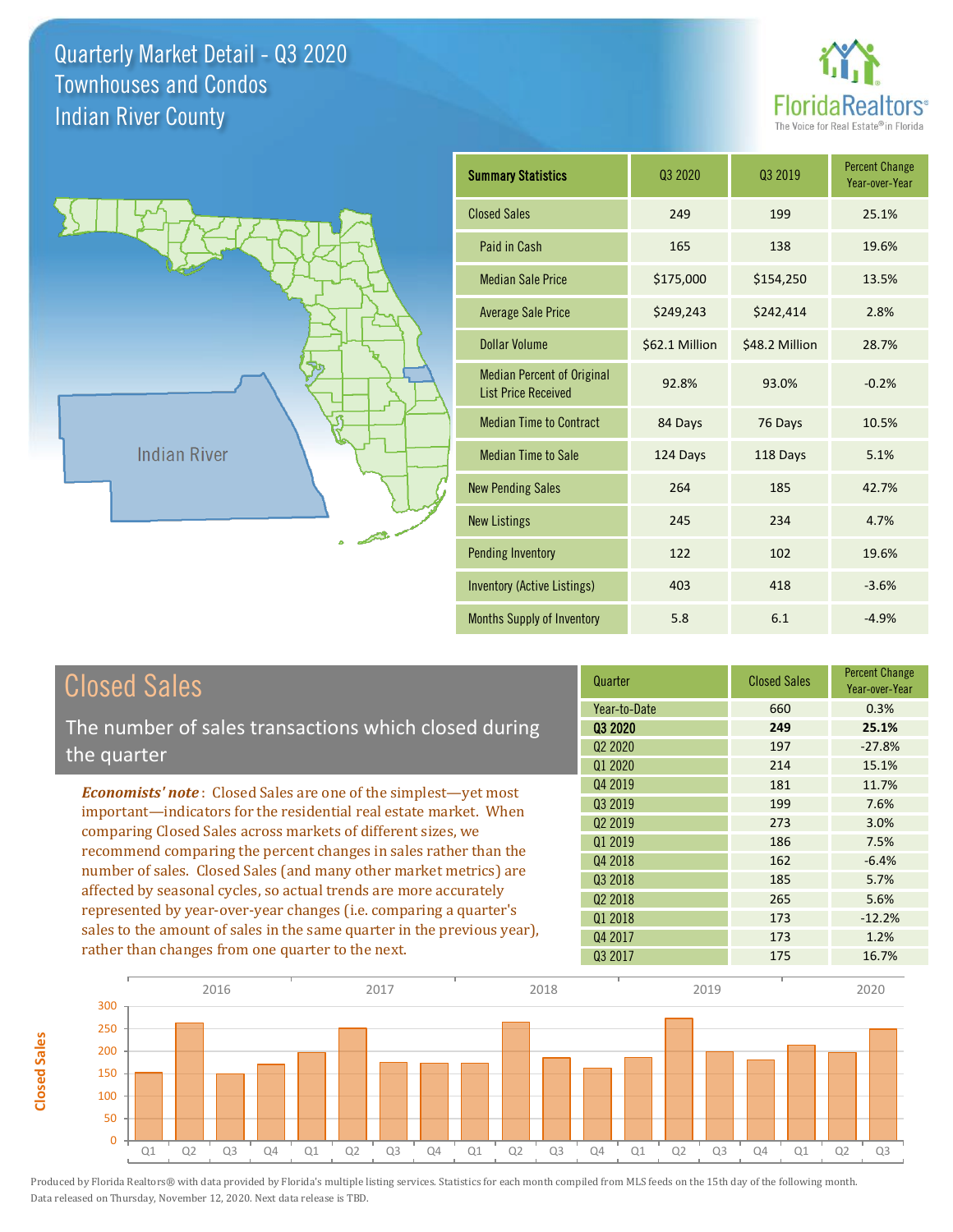**Cash Sales**



| Cash Sales                                                                     | Quarter             | <b>Cash Sales</b> | <b>Percent Change</b><br>Year-over-Year |
|--------------------------------------------------------------------------------|---------------------|-------------------|-----------------------------------------|
|                                                                                | Year-to-Date        | 420               | $-9.3%$                                 |
| The number of Closed Sales during the quarter in                               | Q3 2020             | 165               | 19.6%                                   |
| which buyers exclusively paid in cash                                          | 02 2020             | 121               | $-36.3%$                                |
|                                                                                | 01 2020             | 134               | $-0.7%$                                 |
|                                                                                | Q4 2019             | 123               | 23.0%                                   |
|                                                                                | 03 2019             | 138               | 17.9%                                   |
| <b>Economists' note:</b> Cash Sales can be a useful indicator of the extent to | 02 2019             | 190               | $-2.6%$                                 |
| which investors are participating in the market. Why? Investors are            | 01 2019             | 135               | $0.0\%$                                 |
| far more likely to have the funds to purchase a home available up front,       | Q4 2018             | 100               | $-12.3%$                                |
| whereas the typical homebuyer requires a mortgage or some other                | Q3 2018             | 117               | $-12.7%$                                |
| form of financing. There are, of course, many possible exceptions, so          | Q <sub>2</sub> 2018 | 195               | 2.6%                                    |
| this statistic should be interpreted with care.                                | Q1 2018             | 135               | $-4.9%$                                 |
|                                                                                | Q4 2017             | 114               | $-13.0%$                                |



# Cash Sales as a Percentage of Closed Sales

The percentage of Closed Sales during the quarter which were Cash Sales

*Economists' note* : This statistic is simply another way of viewing Cash Sales. The remaining percentages of Closed Sales (i.e. those not paid fully in cash) each quarter involved some sort of financing, such as mortgages, owner/seller financing, assumed loans, etc.

| Quarter                         | <b>Percent of Closed</b><br>Sales Paid in Cash | <b>Percent Change</b><br>Year-over-Year |
|---------------------------------|------------------------------------------------|-----------------------------------------|
| Year-to-Date                    | 63.6%                                          | $-9.7%$                                 |
| Q3 2020                         | 66.3%                                          | $-4.3%$                                 |
| Q <sub>2</sub> 20 <sub>20</sub> | 61.4%                                          | $-11.8%$                                |
| Q1 2020                         | 62.6%                                          | $-13.8%$                                |
| Q4 2019                         | 68.0%                                          | 10.2%                                   |
| 03 2019                         | 69.3%                                          | 9.7%                                    |
| Q <sub>2</sub> 2019             | 69.6%                                          | $-5.4%$                                 |
| 01 2019                         | 72.6%                                          | $-6.9%$                                 |
| Q4 2018                         | 61.7%                                          | $-6.4%$                                 |
| 03 2018                         | 63.2%                                          | $-17.5%$                                |
| 02 2018                         | 73.6%                                          | $-2.8%$                                 |
| Q1 2018                         | 78.0%                                          | 8.2%                                    |
| Q4 2017                         | 65.9%                                          | $-14.0%$                                |
| Q3 2017                         | 76.6%                                          | 14.8%                                   |

Q3 2017 134 34.0%

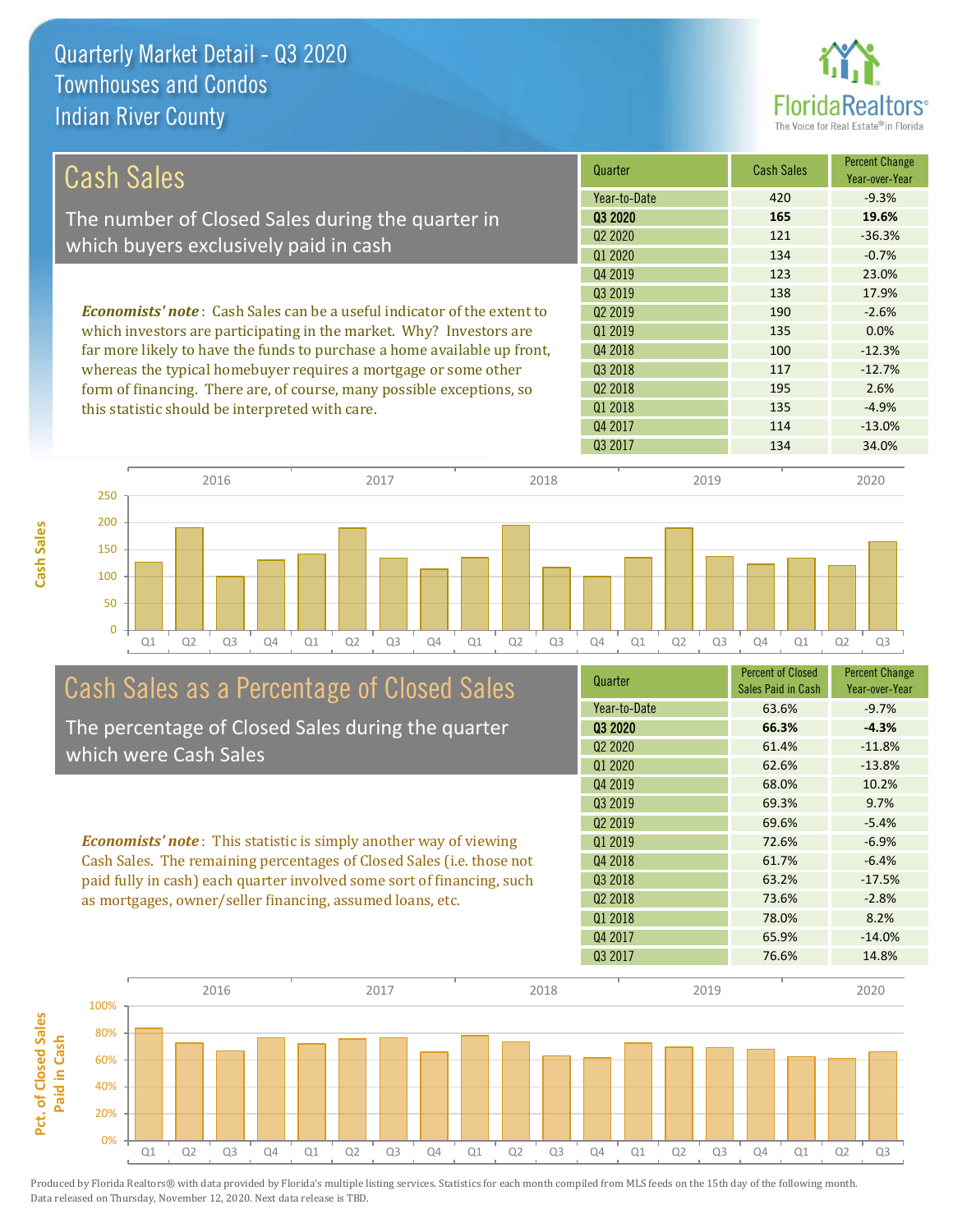

### Median Sale Price

The median sale price reported for the quarter (i.e. 50% of sales were above and 50% of sales were below)

*Economists' note* : Median Sale Price is our preferred summary statistic for price activity because, unlike Average Sale Price, Median Sale Price is not sensitive to high sale prices for small numbers of homes that may not be characteristic of the market area. Keep in mind that median price trends over time are not always solely caused by changes in the general value of local real estate. Median sale price only reflects the values of the homes that *sold* each quarter, and the mix of the types of homes that sell can change over time.

| Quarter                         | <b>Median Sale Price</b> | <b>Percent Change</b><br>Year-over-Year |
|---------------------------------|--------------------------|-----------------------------------------|
| Year-to-Date                    | \$167,000                | 1.2%                                    |
| Q3 2020                         | \$175,000                | 13.5%                                   |
| Q <sub>2</sub> 20 <sub>20</sub> | \$153,500                | $-11.8%$                                |
| Q1 2020                         | \$167,000                | 6.4%                                    |
| Q4 2019                         | \$149,000                | $-6.0%$                                 |
| Q3 2019                         | \$154,250                | 3.6%                                    |
| Q <sub>2</sub> 2019             | \$174,000                | 8.8%                                    |
| Q1 2019                         | \$156,950                | 20.7%                                   |
| Q4 2018                         | \$158,500                | 15.1%                                   |
| Q3 2018                         | \$148,950                | 14.6%                                   |
| Q <sub>2</sub> 2018             | \$160,000                | $-1.5%$                                 |
| Q1 2018                         | \$130,000                | 6.6%                                    |
| Q4 2017                         | \$137,750                | 11.5%                                   |
| Q3 2017                         | \$130,000                | 0.0%                                    |



### Average Sale Price

The average sale price reported for the quarter (i.e. total sales in dollars divided by the number of sales)

*Economists' note* : Usually, we prefer Median Sale Price over Average Sale Price as a summary statistic for home prices. However, Average Sale Price does have its uses—particularly when it is analyzed alongside the Median Sale Price. For one, the relative difference between the two statistics can provide some insight into the market for higher-end homes in an area.

| Quarter                         | <b>Average Sale Price</b> | <b>Percent Change</b><br>Year-over-Year |
|---------------------------------|---------------------------|-----------------------------------------|
| Year-to-Date                    | \$254,979                 | $-9.8%$                                 |
| 03 2020                         | \$249,243                 | 2.8%                                    |
| Q <sub>2</sub> 20 <sub>20</sub> | \$241,550                 | $-23.5%$                                |
| Q1 2020                         | \$274,014                 | $-1.1%$                                 |
| Q4 2019                         | \$280,238                 | $-1.5%$                                 |
| Q3 2019                         | \$242,414                 | 9.6%                                    |
| Q <sub>2</sub> 2019             | \$315,733                 | 9.9%                                    |
| Q1 2019                         | \$277,132                 | 25.4%                                   |
| Q4 2018                         | \$284,515                 | 40.6%                                   |
| Q3 2018                         | \$221,186                 | $-1.6%$                                 |
| Q <sub>2</sub> 2018             | \$287,399                 | 8.4%                                    |
| Q1 2018                         | \$221,053                 | $-17.8%$                                |
| Q4 2017                         | \$202,380                 | $-4.0%$                                 |
| Q3 2017                         | \$224,740                 | 6.5%                                    |



**Median Sale Price**

**Median Sale Price**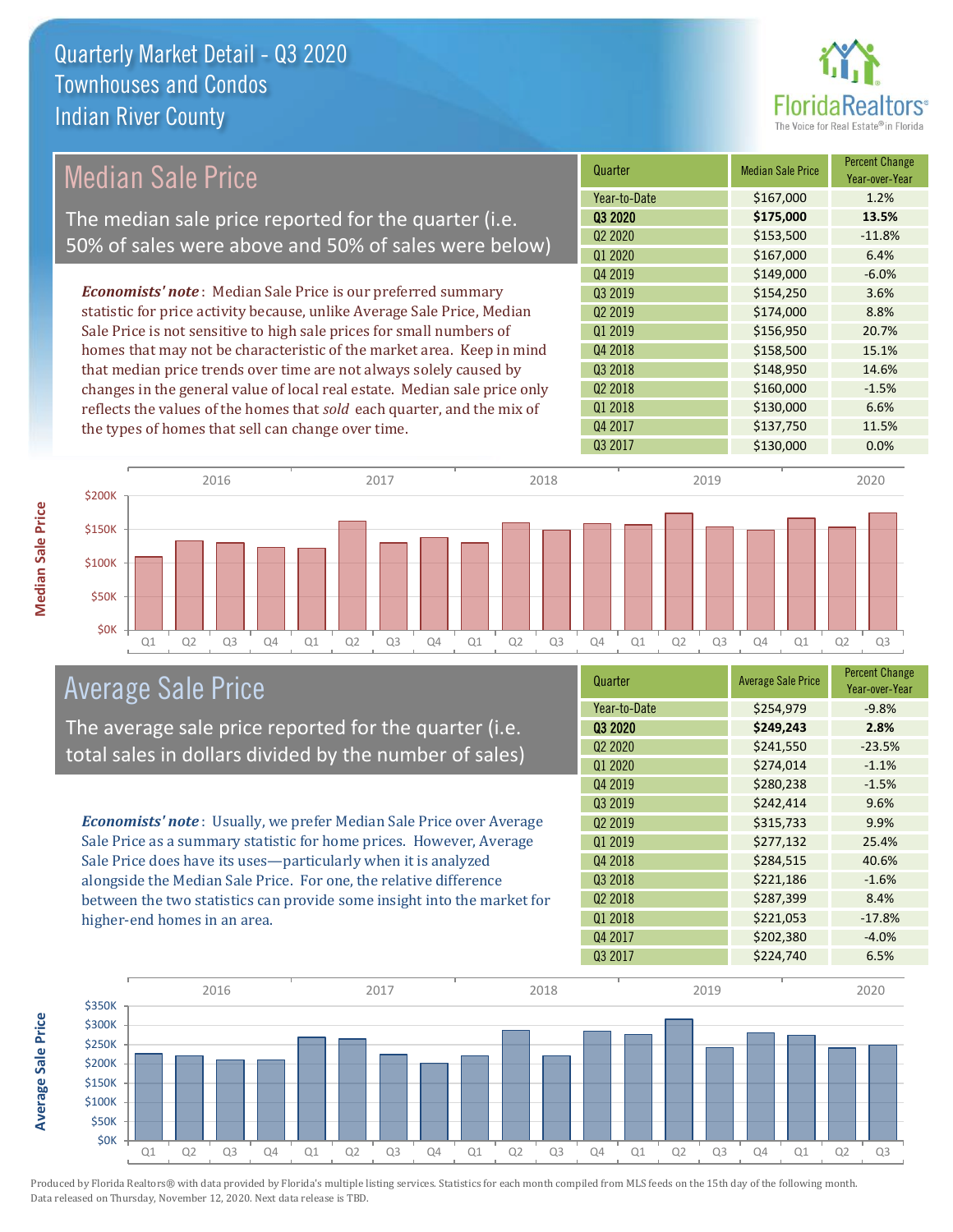

| Dollar Volume                                                                | Quarter             | <b>Dollar Volume</b> | <b>Percent Change</b><br>Year-over-Year |
|------------------------------------------------------------------------------|---------------------|----------------------|-----------------------------------------|
|                                                                              | Year-to-Date        | \$168.3 Million      | $-9.5%$                                 |
| The sum of the sale prices for all sales which closed                        | 03 2020             | \$62.1 Million       | 28.7%                                   |
|                                                                              | Q <sub>2</sub> 2020 | \$47.6 Million       | $-44.8%$                                |
| during the quarter                                                           | Q1 2020             | \$58.6 Million       | 13.8%                                   |
|                                                                              | Q4 2019             | \$50.7 Million       | 10.0%                                   |
| <b>Economists' note</b> : Dollar Volume is simply the sum of all sale prices | 03 2019             | \$48.2 Million       | 17.9%                                   |
| in a given time period, and can quickly be calculated by multiplying         | 02 2019             | \$86.2 Million       | 13.2%                                   |
| Closed Sales by Average Sale Price. It is a strong indicator of the health   | Q1 2019             | \$51.5 Million       | 34.8%                                   |
| of the real estate industry in a market, and is of particular interest to    | Q4 2018             | \$46.1 Million       | 31.6%                                   |
| real estate professionals, investors, analysts, and government agencies.     | Q3 2018             | \$40.9 Million       | 4.0%                                    |
| Potential home sellers and home buyers, on the other hand, will likely       | Q <sub>2</sub> 2018 | \$76.2 Million       | 14.5%                                   |
| be better served by paying attention to trends in the two components         | Q1 2018             | \$38.2 Million       | $-27.8%$                                |
| of Dollar Volume (i.e. sales and prices) individually.                       | Q4 2017             | \$35.0 Million       | $-2.9%$                                 |



# Median Percent of Original List Price Received

The median of the sale price (as a percentage of the original list price) across all properties selling during the quarter

*Economists' note* : The Median Percent of Original List Price Received is useful as an indicator of market recovery, since it typically rises as buyers realize that the market may be moving away from them and they need to match the selling price (or better it) in order to get a contract on the house. This is usually the last measure to indicate a market has shifted from down to up, so it is what we would call a *lagging* indicator.

| Quarter                         | Med. Pct. of Orig.<br><b>List Price Received</b> | <b>Percent Change</b><br>Year-over-Year |
|---------------------------------|--------------------------------------------------|-----------------------------------------|
| Year-to-Date                    | 93.1%                                            | $-0.3%$                                 |
| Q3 2020                         | 92.8%                                            | $-0.2%$                                 |
| Q <sub>2</sub> 20 <sub>20</sub> | 92.9%                                            | $-0.6%$                                 |
| Q1 2020                         | 93.5%                                            | $-0.4%$                                 |
| Q4 2019                         | 94.2%                                            | 0.3%                                    |
| Q3 2019                         | 93.0%                                            | $-0.9%$                                 |
| Q <sub>2</sub> 2019             | 93.5%                                            | $-1.5%$                                 |
| Q1 2019                         | 93.9%                                            | $-1.3%$                                 |
| Q4 2018                         | 93.9%                                            | $-1.5%$                                 |
| Q3 2018                         | 93.8%                                            | 0.1%                                    |
| Q <sub>2</sub> 2018             | 94.9%                                            | 1.4%                                    |
| Q1 2018                         | 95.1%                                            | 0.7%                                    |
| Q4 2017                         | 95.3%                                            | 1.9%                                    |
| Q3 2017                         | 93.7%                                            | 0.9%                                    |

Q3 2017 **Samuel 24.2% Samuel 24.2%** 

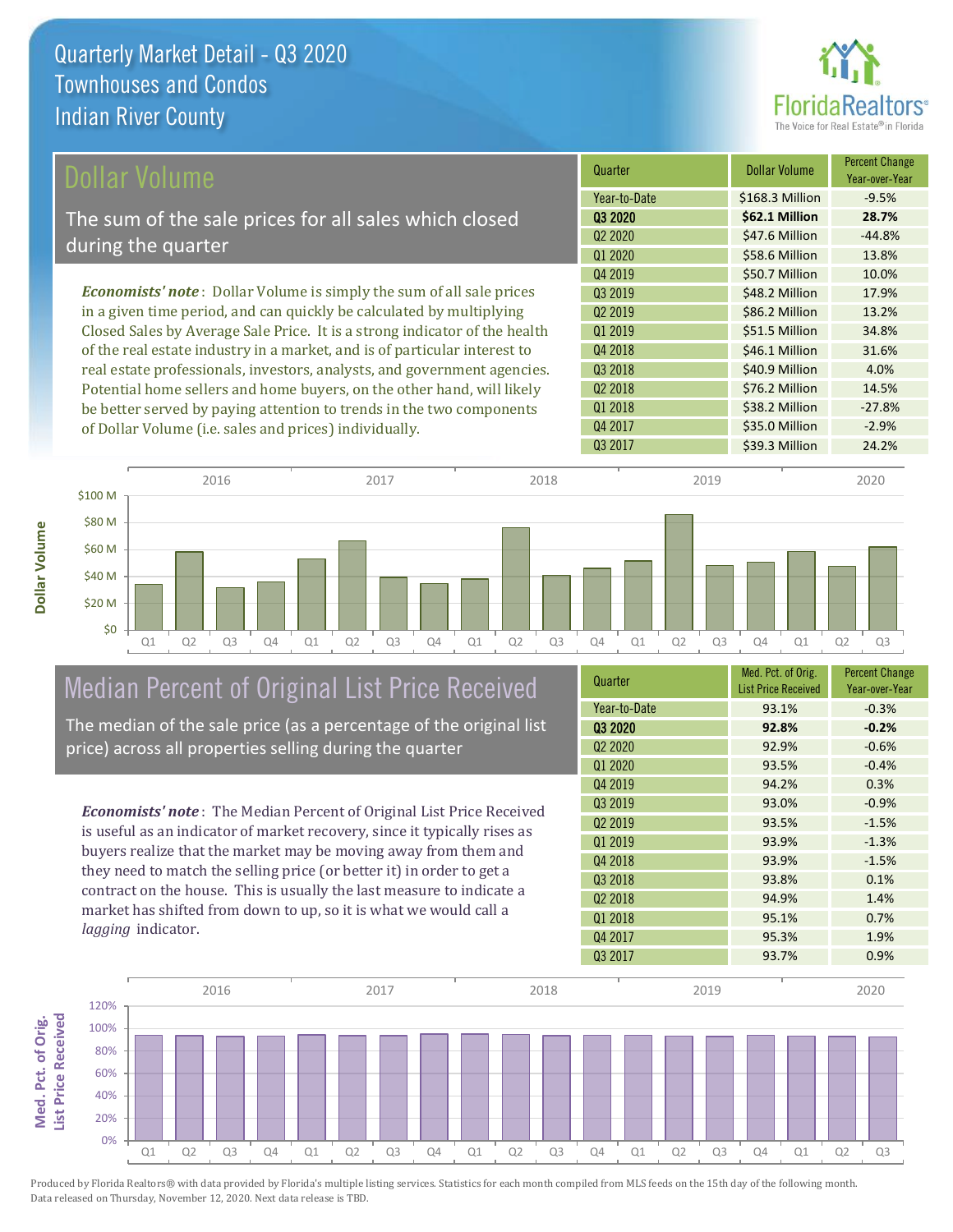

### Median Time to Contract

The median number of days between the listing date and contract date for all Closed Sales during the quarter

*Economists' note* : Like Time to Sale, Time to Contract is a measure of the length of the home selling process calculated for sales which closed during the quarter. The difference is that Time to Contract measures the number of days between the initial listing of a property and the signing of the contract which eventually led to the closing of the sale. When the gap between Median Time to Contract and Median Time to Sale grows, it is usually a sign of longer closing times and/or declining numbers of cash sales.





### Median Time to Sale

**Median Time to** 

**Median Time to** 

The median number of days between the listing date and closing date for all Closed Sales during the quarter

*Economists' note* : Time to Sale is a measure of the length of the home selling process, calculated as the number of days between the initial listing of a property and the closing of the sale. *Median* Time to Sale is the amount of time the "middle" property selling this month was on the market. That is, 50% of homes selling this month took *less* time to sell, and 50% of homes took *more* time to sell. Median Time to Sale gives a more accurate picture than Average Time to Sale, which can be skewed upward by small numbers of properties taking an abnormally long time to sell.

| Quarter                         | <b>Median Time to Sale</b> | <b>Percent Change</b><br>Year-over-Year |
|---------------------------------|----------------------------|-----------------------------------------|
| Year-to-Date                    | 111 Days                   | 7.8%                                    |
| 03 2020                         | 124 Days                   | 5.1%                                    |
| Q <sub>2</sub> 20 <sub>20</sub> | 105 Days                   | 10.5%                                   |
| Q1 2020                         | 111 Days                   | 11.0%                                   |
| Q4 2019                         | 86 Days                    | $-25.2%$                                |
| 03 2019                         | 118 Days                   | 8.3%                                    |
| Q <sub>2</sub> 2019             | 95 Days                    | 15.9%                                   |
| Q1 2019                         | 100 Days                   | 25.0%                                   |
| Q4 2018                         | 115 Days                   | 11.7%                                   |
| Q3 2018                         | 109 Days                   | 1.9%                                    |
| Q <sub>2</sub> 2018             | 82 Days                    | $-15.5%$                                |
| Q1 2018                         | 80 Days                    | $-13.0%$                                |
| Q4 2017                         | 103 Days                   | $-1.9%$                                 |
| Q3 2017                         | 107 Days                   | $-12.3%$                                |

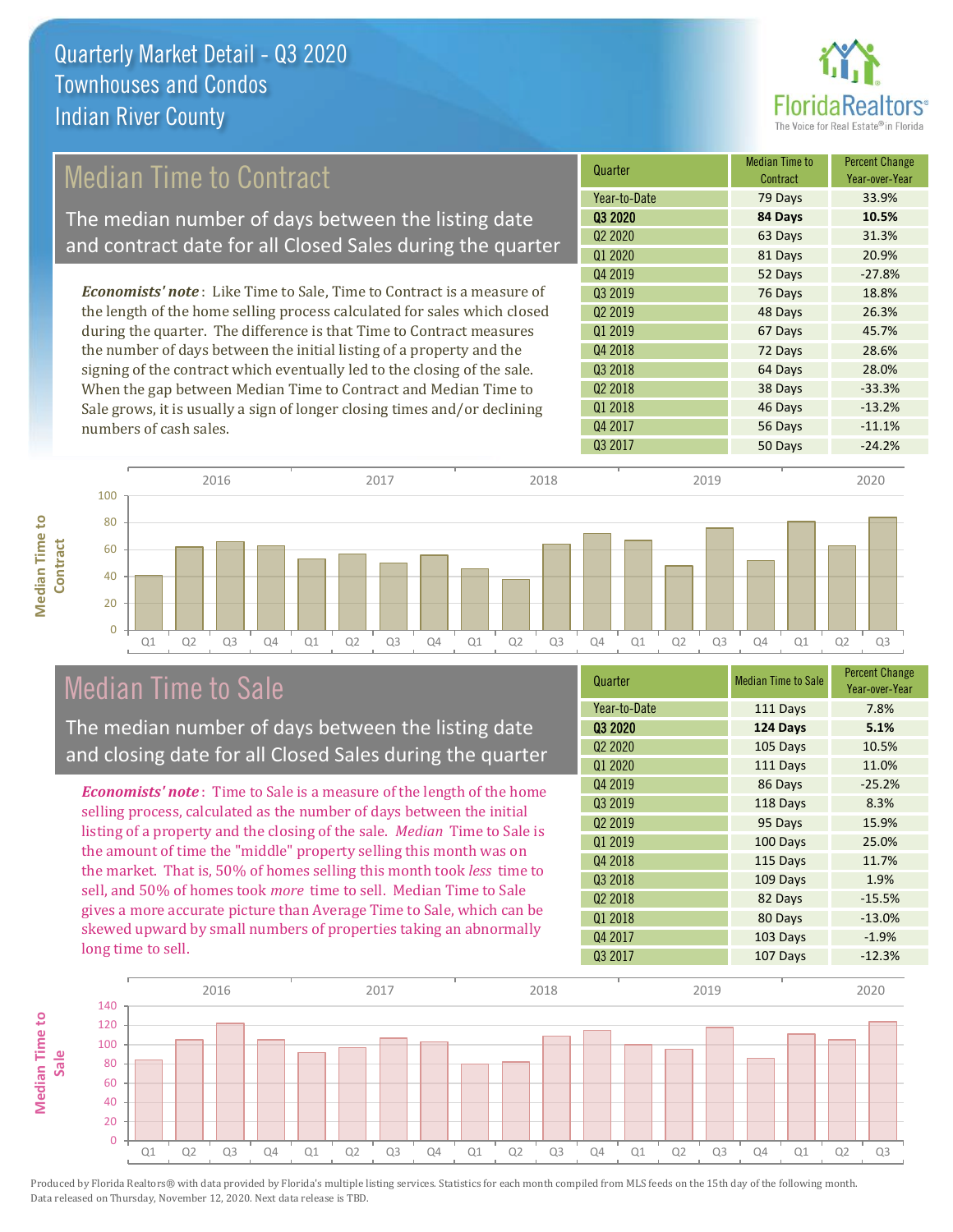

| New Pending Sales                                                              | Quarter             | <b>New Pending Sales</b> | <b>Percent Change</b><br>Year-over-Year |
|--------------------------------------------------------------------------------|---------------------|--------------------------|-----------------------------------------|
|                                                                                | Year-to-Date        | 753                      | 8.0%                                    |
| The number of listed properties that went under                                | 03 2020             | 264                      | 42.7%                                   |
| contract during the quarter                                                    | Q <sub>2</sub> 2020 | 234                      | $-7.5%$                                 |
|                                                                                | Q1 2020             | 255                      | $-1.5%$                                 |
|                                                                                | Q4 2019             | 185                      | 22.5%                                   |
| <b>Economists' note</b> : Because of the typical length of time it takes for a | Q3 2019             | 185                      | $-1.6%$                                 |
| sale to close, economists consider Pending Sales to be a decent                | 02 2019             | 253                      | 5.9%                                    |
| indicator of potential future Closed Sales. It is important to bear in         | Q1 2019             | 259                      | $-5.8%$                                 |
| mind, however, that not all Pending Sales will be closed successfully.         | Q4 2018             | 151                      | $-11.7%$                                |
| So, the effectiveness of Pending Sales as a future indicator of Closed         | Q3 2018             | 188                      | 11.2%                                   |
| Sales is susceptible to changes in market conditions such as the               | Q <sub>2</sub> 2018 | 239                      | 9.1%                                    |
| availability of financing for homebuyers and the inventory of                  | Q1 2018             | 275                      | 4.6%                                    |



# New Listings

**New Listings**

**Pending Sales**

Pending Sales

distressed properties for sale.

The number of properties put onto the market during the quarter

*Economists' note* : New Listings tend to rise in delayed response to increasing prices, so they are often seen as a lagging indicator of market health. As prices rise, potential sellers raise their estimations of value—and in the most recent cycle, rising prices have freed up many potential sellers who were previously underwater on their mortgages. Note that in our calculations, we take care to not include properties that were recently taken off the market and quickly relisted, since these are not really *new* listings.

| Quarter             | <b>New Listings</b> | <b>Percent Change</b><br>Year-over-Year |
|---------------------|---------------------|-----------------------------------------|
| Year-to-Date        | 939                 | 2.2%                                    |
| Q3 2020             | 245                 | 4.7%                                    |
| Q <sub>2</sub> 2020 | 346                 | 29.1%                                   |
| Q1 2020             | 348                 | $-16.5%$                                |
| Q4 2019             | 336                 | 17.5%                                   |
| Q3 2019             | 234                 | $-2.5%$                                 |
| Q <sub>2</sub> 2019 | 268                 | 2.3%                                    |
| 01 2019             | 417                 | 4.8%                                    |
| Q4 2018             | 286                 | 18.7%                                   |
| Q3 2018             | 240                 | 38.7%                                   |
| 02 2018             | 262                 | $-0.8%$                                 |
| Q1 2018             | 398                 | 23.6%                                   |
| Q4 2017             | 241                 | 9.5%                                    |
| Q3 2017             | 173                 | 2.4%                                    |

Q4 2017 171 -2.8% Q3 2017 169 169 1.2%

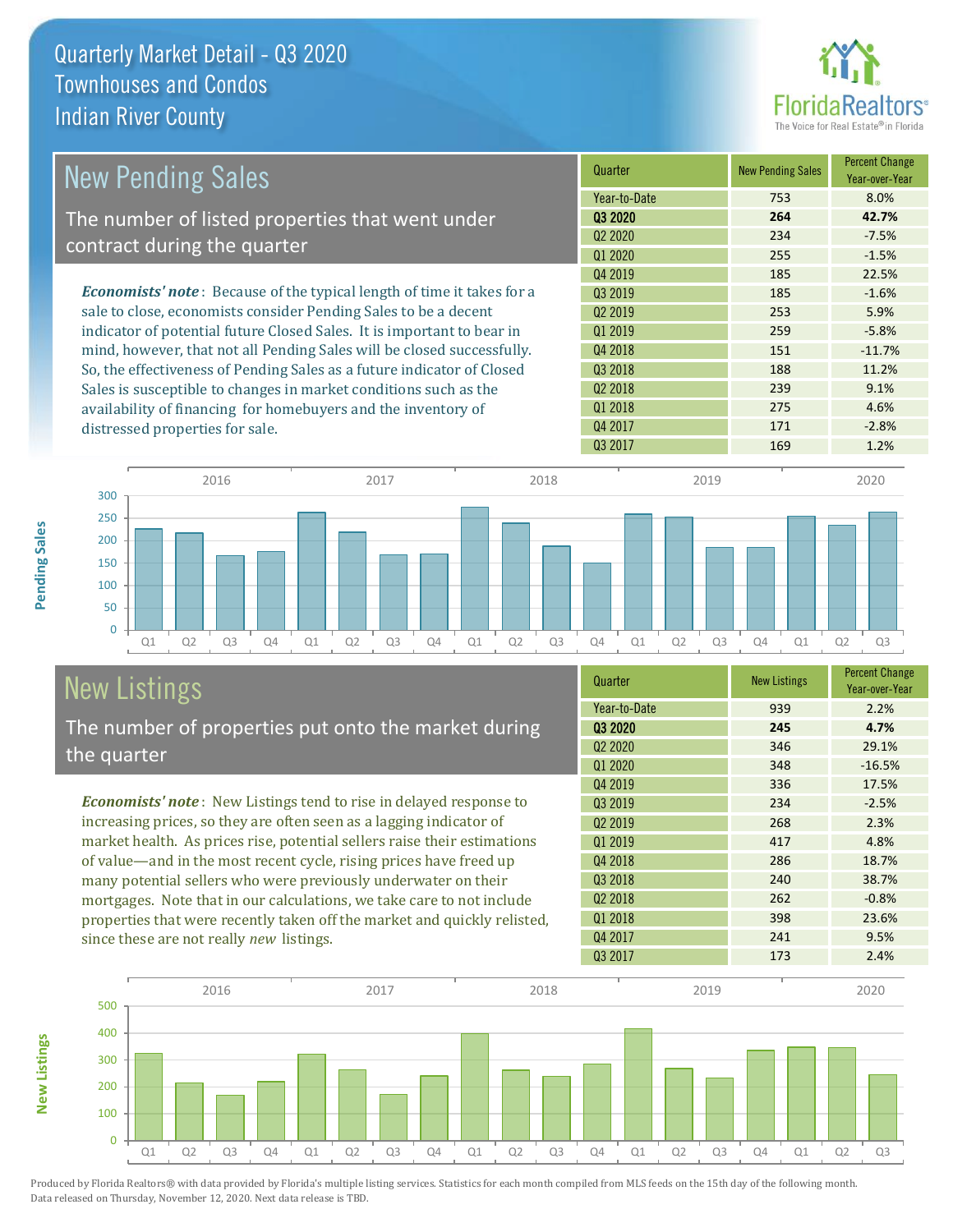

| <b>Inventory (Active Listings)</b>                                           | Quarter             | Inventory | <b>Percent Change</b><br>Year-over-Year |
|------------------------------------------------------------------------------|---------------------|-----------|-----------------------------------------|
|                                                                              | YTD (Monthly Avg)   | 506       | 4.1%                                    |
| The number of property listings active at the end of                         | 03 2020             | 403       | $-3.6%$                                 |
|                                                                              | Q <sub>2</sub> 2020 | 507       | 9.5%                                    |
| the quarter                                                                  | Q1 2020             | 544       | 2.6%                                    |
|                                                                              | Q4 2019             | 539       | 21.7%                                   |
| <b>Economists' note</b> : There are a number of ways to define and calculate | 03 2019             | 418       | 14.5%                                   |
| Inventory. Our method is to simply count the number of active listings       | Q <sub>2</sub> 2019 | 463       | 28.6%                                   |
| on the last day of the quarter, and hold this number to compare with         | 01 2019             | 530       | 27.7%                                   |
| the same quarter the following year. Inventory rises when New                | Q4 2018             | 443       | 35.9%                                   |
| Listings are outpacing the number of listings that go off-market             | Q3 2018             | 365       | 15.9%                                   |
| (regardless of whether they actually sell). Likewise, it falls when New      | Q <sub>2</sub> 2018 | 360       | 0.6%                                    |
| Listings aren't keeping up with the rate at which homes are going off-       | 01 2018             | 415       | 15.9%                                   |



# Months Supply of Inventory

market.

**Inventory**

An estimate of the number of months it will take to deplete the current Inventory given recent sales rates

*Economists' note* : MSI is a useful indicator of market conditions. The benchmark for a balanced market (favoring neither buyer nor seller) is 5.5 months of inventory. Anything higher is traditionally a buyers' market, and anything lower is a sellers' market. There is no single accepted way of calculating MSI. A common method is to divide current Inventory by the most recent month's Closed Sales count, but this count is a usually poor predictor of future Closed Sales due to seasonal cycles. To eliminate seasonal effects, we use the 12-month average of monthly Closed Sales instead.

| Quarter                         | <b>Months Supply</b> | <b>Percent Change</b><br>Year-over-Year |
|---------------------------------|----------------------|-----------------------------------------|
| <b>YTD (Monthly Avg)</b>        | 7.0                  | $-2.8%$                                 |
| 03 2020                         | 5.8                  | $-4.9%$                                 |
| Q <sub>2</sub> 20 <sub>20</sub> | 7.7                  | 11.6%                                   |
| Q1 2020                         | 7.5                  | $-6.3%$                                 |
| Q4 2019                         | 7.7                  | 13.2%                                   |
| Q3 2019                         | 6.1                  | 10.9%                                   |
| Q <sub>2</sub> 2019             | 6.9                  | 25.5%                                   |
| Q1 2019                         | 8.0                  | 23.1%                                   |
| Q4 2018                         | 6.8                  | 38.8%                                   |
| Q3 2018                         | 5.5                  | 14.6%                                   |
| Q <sub>2</sub> 2018             | 5.5                  | $-1.8%$                                 |
| Q1 2018                         | 6.5                  | 18.2%                                   |
| Q4 2017                         | 4.9                  | $-9.3%$                                 |
| Q3 2017                         | 4.8                  | $-4.0%$                                 |

Q4 2017 326 326 -0.9%

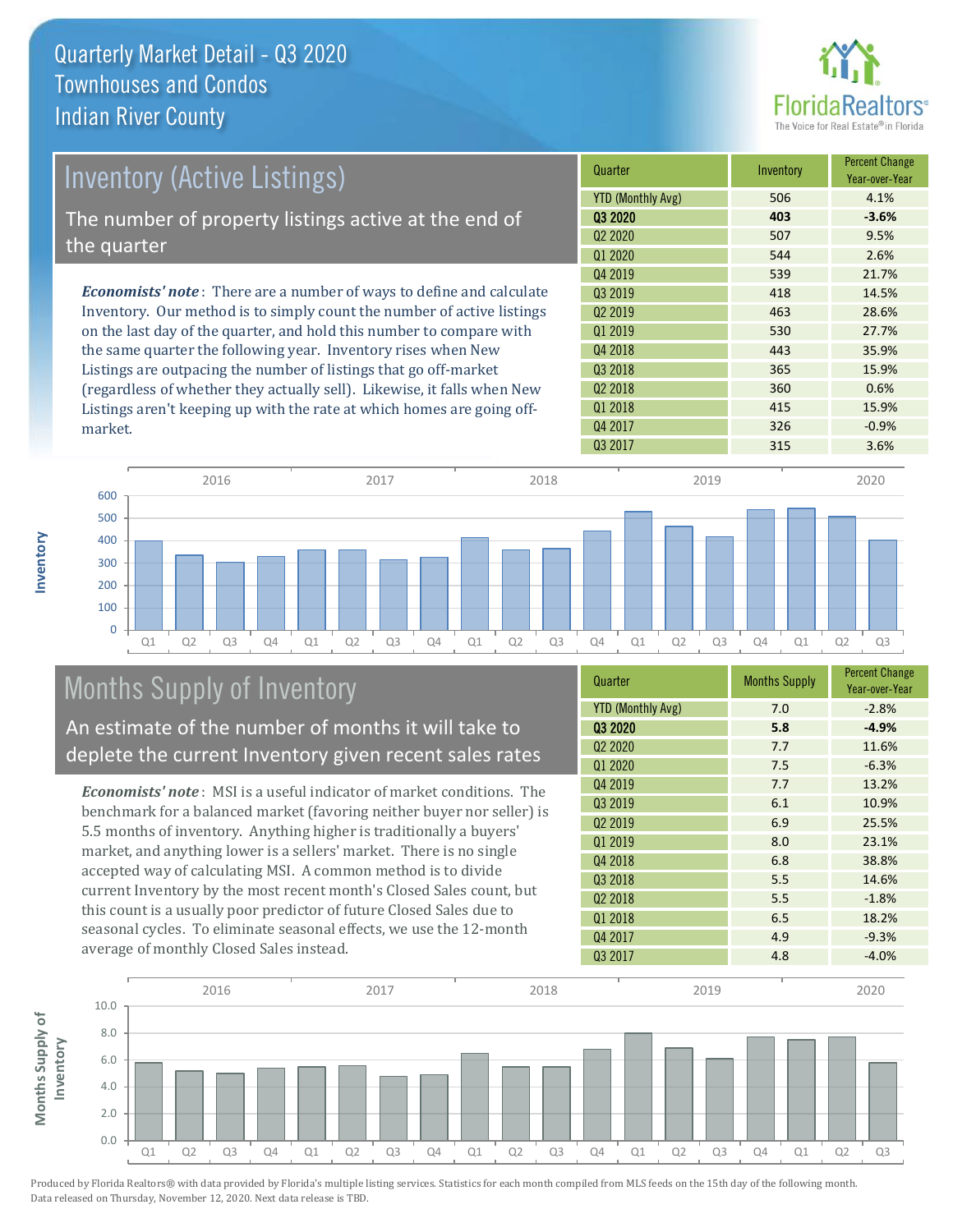

### Closed Sales by Sale Price

The number of sales transactions which closed during the quarter

*Economists' note:* Closed Sales are one of the simplest—yet most important—indicators for the residential real estate market. When comparing Closed Sales across markets of different sizes, we recommend comparing the percent changes in sales rather than the number of sales. Closed Sales (and many other market metrics) are affected by seasonal cycles, so actual trends are more accurately represented by year-over-year changes (i.e. comparing a quarter's sales to the amount of sales in the same quarter in the previous year), rather than changes from one quarter to the next.

| Sale Price            | <b>Closed Sales</b> | <b>Percent Change</b><br>Year-over-Year |
|-----------------------|---------------------|-----------------------------------------|
| Less than \$50,000    | $\mathbf{1}$        | 0.0%                                    |
| $$50,000 - $99,999$   | 40                  | $-2.4%$                                 |
| $$100,000 - $149,999$ | 62                  | 17.0%                                   |
| $$150,000 - $199,999$ | 32                  | 3.2%                                    |
| \$200,000 - \$249,999 | 32                  | 88.2%                                   |
| \$250,000 - \$299,999 | 20                  | 42.9%                                   |
| \$300,000 - \$399,999 | 25                  | 127.3%                                  |
| \$400,000 - \$599,999 | 17                  | 21.4%                                   |
| \$600,000 - \$999,999 | 18                  | 63.6%                                   |
| \$1,000,000 or more   | $\mathfrak{p}$      | $-66.7%$                                |



### Median Time to Contract by Sale Price The median number of days between the listing date and contract date for all Closed Sales during the quarter

*Economists' note* : Like Time to Sale, Time to Contract is a measure of the length of the home selling process calculated for sales which closed during the quarter. The difference is that Time to Contract measures the number of days between the initial listing of a property and the signing of the contract which eventually led to the closing of the sale. When the gap between Median Time to Contract and Median Time to Sale grows, it is usually a sign of longer closing times and/or declining numbers of cash sales.

| <b>Sale Price</b>     | Median Time to<br>Contract | <b>Percent Change</b><br>Year-over-Year |
|-----------------------|----------------------------|-----------------------------------------|
| Less than \$50,000    | 0 Days                     | $-100.0%$                               |
| $$50,000 - $99,999$   | 106 Days                   | 27.7%                                   |
| $$100,000 - $149,999$ | 71 Days                    | 61.4%                                   |
| $$150,000 - $199,999$ | 36 Days                    | 33.3%                                   |
| \$200,000 - \$249,999 | 83 Days                    | 12.2%                                   |
| \$250,000 - \$299,999 | 173 Days                   | 86.0%                                   |
| \$300,000 - \$399,999 | 103 Days                   | $-41.1%$                                |
| \$400,000 - \$599,999 | 135 Days                   | 28.6%                                   |
| \$600,000 - \$999,999 | 130 Days                   | 1.6%                                    |
| \$1,000,000 or more   | 487 Days                   | 195.2%                                  |



Produced by Florida Realtors® with data provided by Florida's multiple listing services. Statistics for each month compiled from MLS feeds on the 15th day of the following month. Data released on Thursday, November 12, 2020. Next data release is TBD.

**Median Time to Contract**

**Median Time to Contract**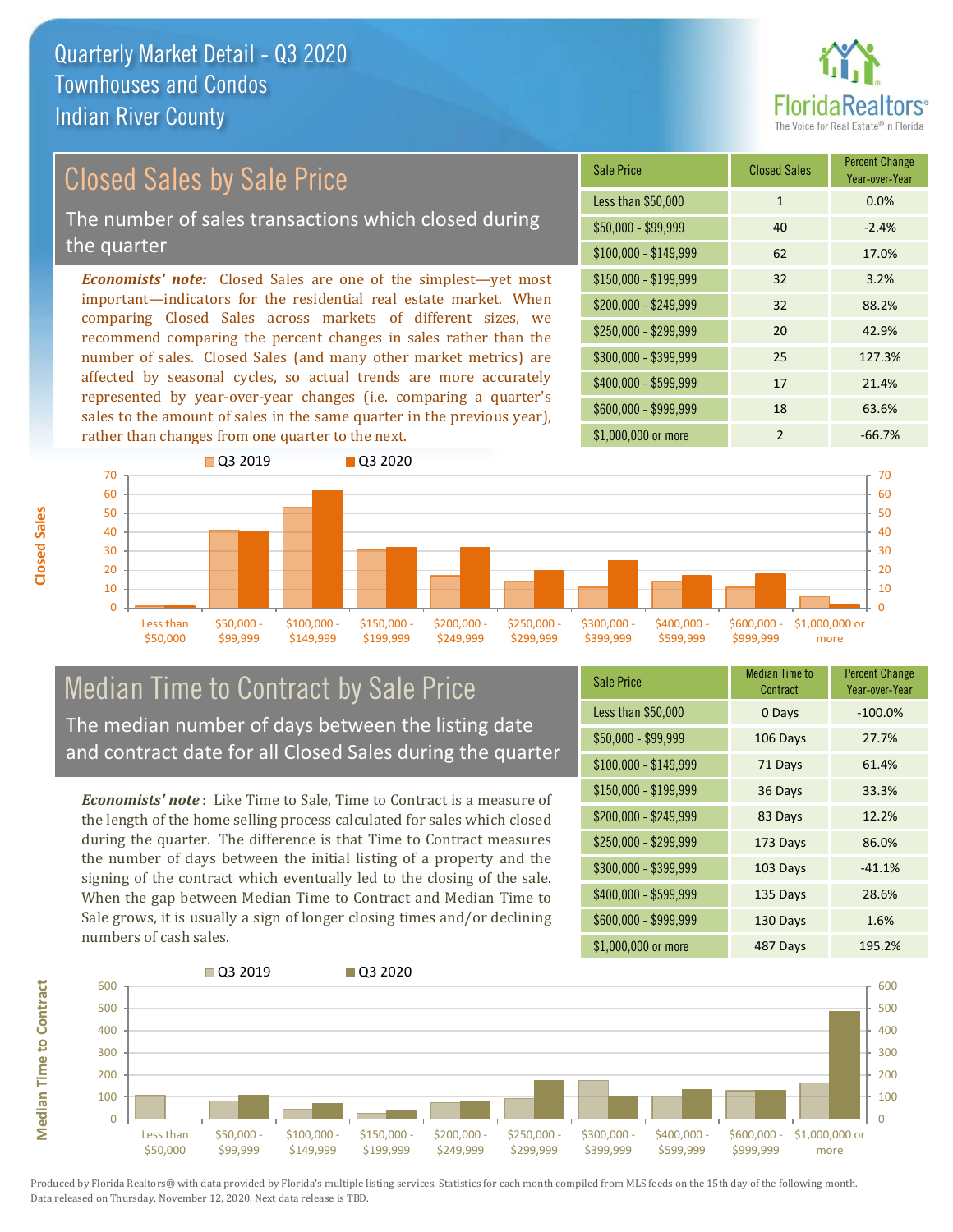

# New Listings by Initial Listing Price

The number of properties put onto the market during the quarter

*Economists' note:* New Listings tend to rise in delayed response to increasing prices, so they are often seen as a lagging indicator of market health. As prices rise, potential sellers raise their estimations of value—and in the most recent cycle, rising prices have freed up many potential sellers who were previously underwater on their mortgages. Note that in our calculations, we take care to not include properties that were recently taken off the market and quickly relisted, since these are not really *new* listings.

| <b>Initial Listing Price</b> | <b>New Listings</b> | <b>Percent Change</b><br>Year-over-Year |
|------------------------------|---------------------|-----------------------------------------|
| Less than \$50,000           | $\mathbf{1}$        | $-50.0%$                                |
| $$50,000 - $99,999$          | 28                  | $-17.6%$                                |
| $$100,000 - $149,999$        | 66                  | 13.8%                                   |
| $$150,000 - $199,999$        | 44                  | $-12.0%$                                |
| \$200,000 - \$249,999        | 21                  | 61.5%                                   |
| \$250,000 - \$299,999        | 23                  | 187.5%                                  |
| \$300,000 - \$399,999        | 18                  | $-35.7%$                                |
| \$400,000 - \$599,999        | 18                  | $-5.3%$                                 |
| \$600,000 - \$999,999        | 17                  | 70.0%                                   |
| \$1,000,000 or more          | 9                   | $-25.0%$                                |



### Inventory by Current Listing Price The number of property listings active at the end of the quarter

*Economists' note* : There are a number of ways to define and calculate Inventory. Our method is to simply count the number of active listings on the last day of the quarter, and hold this number to compare with the same quarter the following year. Inventory rises when New Listings are outpacing the number of listings that go off-market (regardless of whether they actually sell). Likewise, it falls when New Listings aren't keeping up with the rate at which homes are going offmarket.

| <b>Current Listing Price</b> | Inventory | <b>Percent Change</b><br>Year-over-Year |
|------------------------------|-----------|-----------------------------------------|
| Less than \$50,000           | 0         | $-100.0%$                               |
| $$50,000 - $99,999$          | 39        | 5.4%                                    |
| $$100,000 - $149,999$        | 78        | 25.8%                                   |
| $$150,000 - $199,999$        | 45        | 4.7%                                    |
| \$200,000 - \$249,999        | 23        | 4.5%                                    |
| \$250,000 - \$299,999        | 40        | 8.1%                                    |
| \$300,000 - \$399,999        | 41        | $-39.7%$                                |
| \$400,000 - \$599,999        | 42        | $-26.3%$                                |
| \$600,000 - \$999,999        | 40        | $-4.8%$                                 |
| \$1,000,000 or more          | 55        | 12.2%                                   |



Produced by Florida Realtors® with data provided by Florida's multiple listing services. Statistics for each month compiled from MLS feeds on the 15th day of the following month. Data released on Thursday, November 12, 2020. Next data release is TBD.

**Inventory**